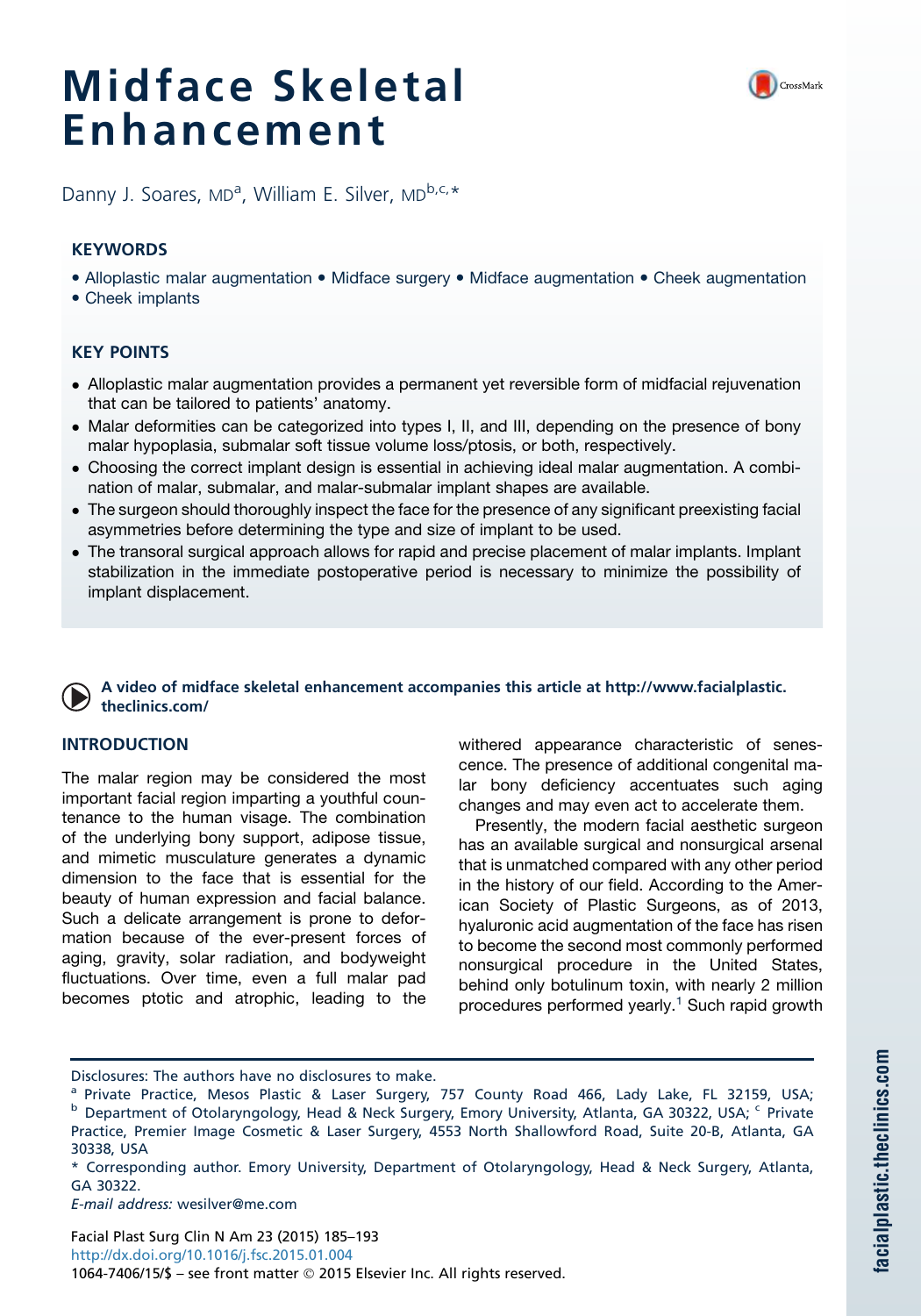#### 186 Soares & Silver

and widespread use have been fueled by a need to create a more balanced, fuller, and, therefore, youthful facial harmony via augmentation of the cheeks. Despite this, injectable midface augmentation has shown limitations with durability, permissibility of large-volume augmentation, and correction of bony malar deficiency without imparting an adynamic or bloated-face appearance. Alloplastic augmentation provides a durable yet reversible form of malar augmentation that lends itself well to a significant proportion of patients seeking midfacial volume enhancement. This article describes the intrinsic details inherent to alloplastic midfacial augmentation, with procedural details describing the most commonly used surgical technique in current use.

# TREATMENT GOALS AND PLANNED **OUTCOMES**

The primary goal of alloplastic midface augmentation is to attain a permanent volumetric enhancement of one or more components of the malar region, with a secondary endeavor to achieve an improved degree of facial symmetry. Anatomically, the *malar eminence* is the most protuberant bony prominence of the midface and represents the body of the zygomatic bone, which can be easily palpated on physical examination. The presence of bony hypoplasia imparts a certain degree of *flatness* to the human face that can be easily identified and should be carefully noted preoperatively. Measuring the bizygomatic distance on a frontal view can aid in the identification of malar hypoplasia, as that value typically exceeds the bigonial distance by 25% to 30% in patients with aesthetically balanced faces (Fig. 1). $^2$ 

A second distinct region of the midface, the *submalar triangle*, is defined as the region bordered superiorly by the malar eminence, medially by the nasofacial fold, and laterally by the masseter muscle. This region is essential to consider before cheek augmentation, as this region's apparent fullness primarily depends on its soft tissue content, in particular the malar fat pad. During the process of natural aging or in those affected by lipodystrophy of the midface, the submalar triangle undergoes significant volume loss secondary to adipose tissue atrophy and/or midfacial soft tissue ptosis. The presence of significant submalar volume loss indicates the need for a cheek implant design that specifically augments this region.<sup>[3](#page-8-0)</sup>

Patients seeking malar augmentation have previously undergone multiple rounds of cheek volume enhancement via injection with one of the currently available temporary fillers. Often, these individuals prefer the convenience and cost-



Fig. 1. Relationship between bizygomatic and malar distances. A ratio of 1.25:1.0 traditionally exists between these two distances but is often closer to 1:1 in individuals with malar hypoplasia or prominent gonial angles.

effectiveness of a one-time procedure for longlasting augmentation. Surgically, the placement of a solid implant directly on a hypoplastic bony malar region also yields a more natural result that easily achieves a high degree of aesthetic enhancement. Despite these truths, the aesthetic facial surgeon should consider a multitude of patient and implant features before recommending this procedure to cosmetic patients.

# PREOPERATIVE PLANNING AND PREPARATION Implant Design

The extent of the midfacial augmentation as it relates to implant shape and size largely depends on the physical examination findings and the apparent degree of bony and soft tissue deficiencies of the malar region. As originally described by Binder, $4$  3 types of midface deformity can exist, which are classified into types I, II, and III ([Fig. 2](#page-2-0)). Individuals with a type I deformity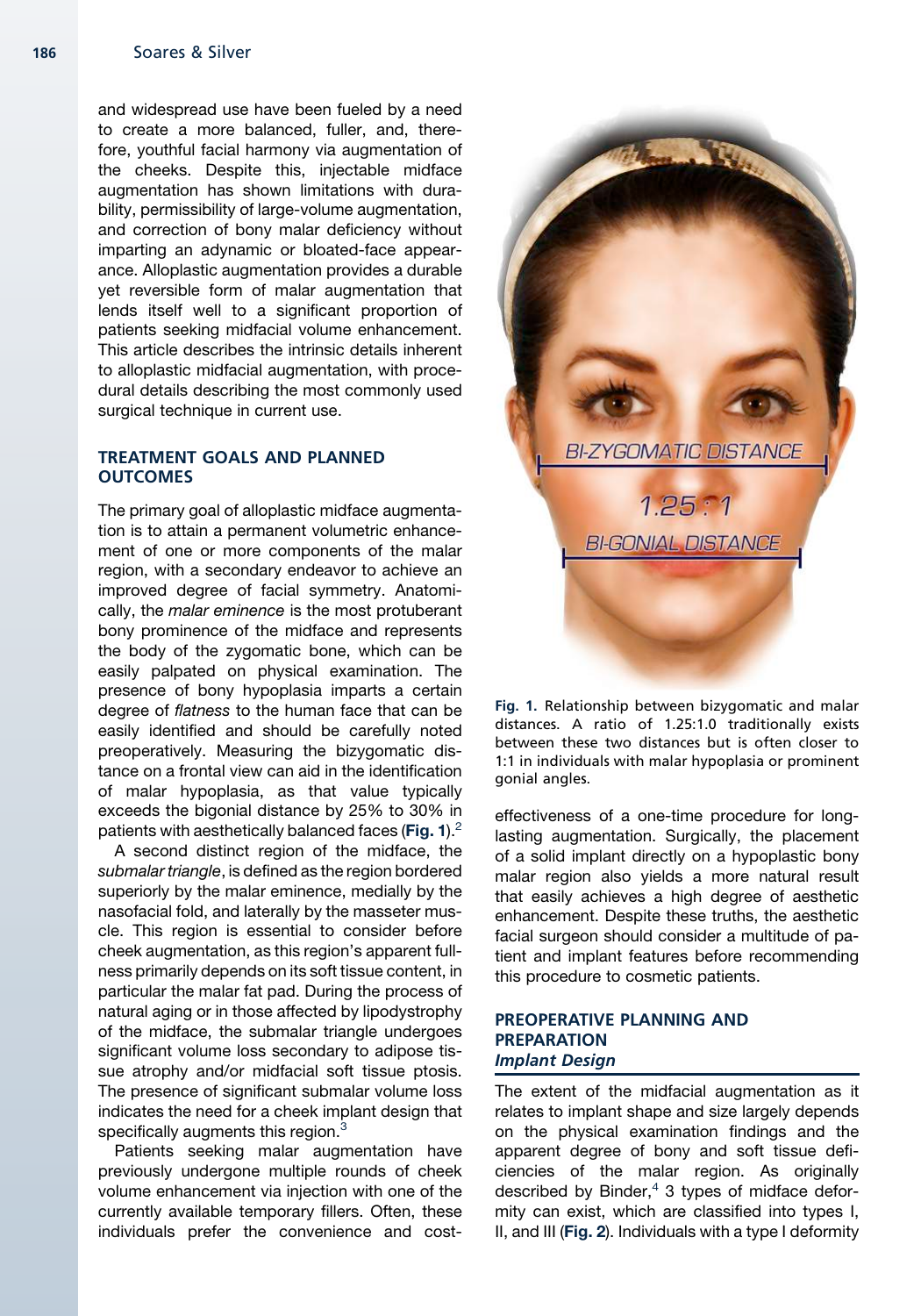<span id="page-2-0"></span>

Fig. 2. Binder classification of midface deformities. Type I patients demonstrate mostly malar bony hypoplasia with otherwise normal submalar soft tissue pad. Individuals with type II cheeks have normal bony eminences but loss of submalar soft tissue volume caused by aging-related volume loss and ptosis or primary adipose tissue loss from lipodystrophy. Type III patients have a combination of bony hypoplasia and submalar soft tissue volume loss. (From Silver W, Soares D. Facial contouring with implants. In: Sclafani A, editor. Facial plastic and reconstructive surgery. In: Sataloff R, editor. Sataloff's comprehensive textbook of otolaryngology. Philadelphia: JP Brothers Medical Publishers; 2014. p. 15; with permission.)

display a certain degree of malar bony hypoplasia but otherwise have relatively normal midfacial soft tissue volumes. Type I patients benefit from the insertion of a *malar-*type implant ([Fig. 3](#page-3-0)). Patients with a type II deformity, the most commonly encountered form, have normally projecting malar bony eminences but demonstrate considerable midfacial soft tissue loss caused by fat atrophy and/or malar ptosis, often secondary to the aging process. These patients require the insertion of a *submalar*-type implant, which specifically augments the submalar triangle (see [Fig. 3](#page-3-0)). Finally, those with a type III midface deformity have a combination of both malar bony hypoplasia and soft tissue loss or ptosis. Type III individuals benefit most from a combined *malar-submalar*– type implant (see [Fig. 3](#page-3-0)). Once the ideal implant design is chosen, the surgeon should next determine which implant material to use.

# Implant Material

Although the ideal implant material is yet to be discovered, the few that do exist currently have well-established track records of safety and durability in addition to the necessary mechanical qualities for aesthetic facial augmentation. A variety of different implant materials are available for malar augmentation, each with their own specific benefits and disadvantages.<sup>[5,6](#page-8-0)</sup>

Silicone implants (Implantech, Ventura, CA) are composed of vulcanized dimethylsiloxane polymer, which yields a pliable rubber that is nonporous and easily adapted for facial contouring. Silicone rubber implants are remarkably resistant to enzymatic breakdown and autoclaving, lack significant tissue immunogenicity, and are well tolerated by robustly vascularized recipient tissues. Because of their nonporous nature, silicone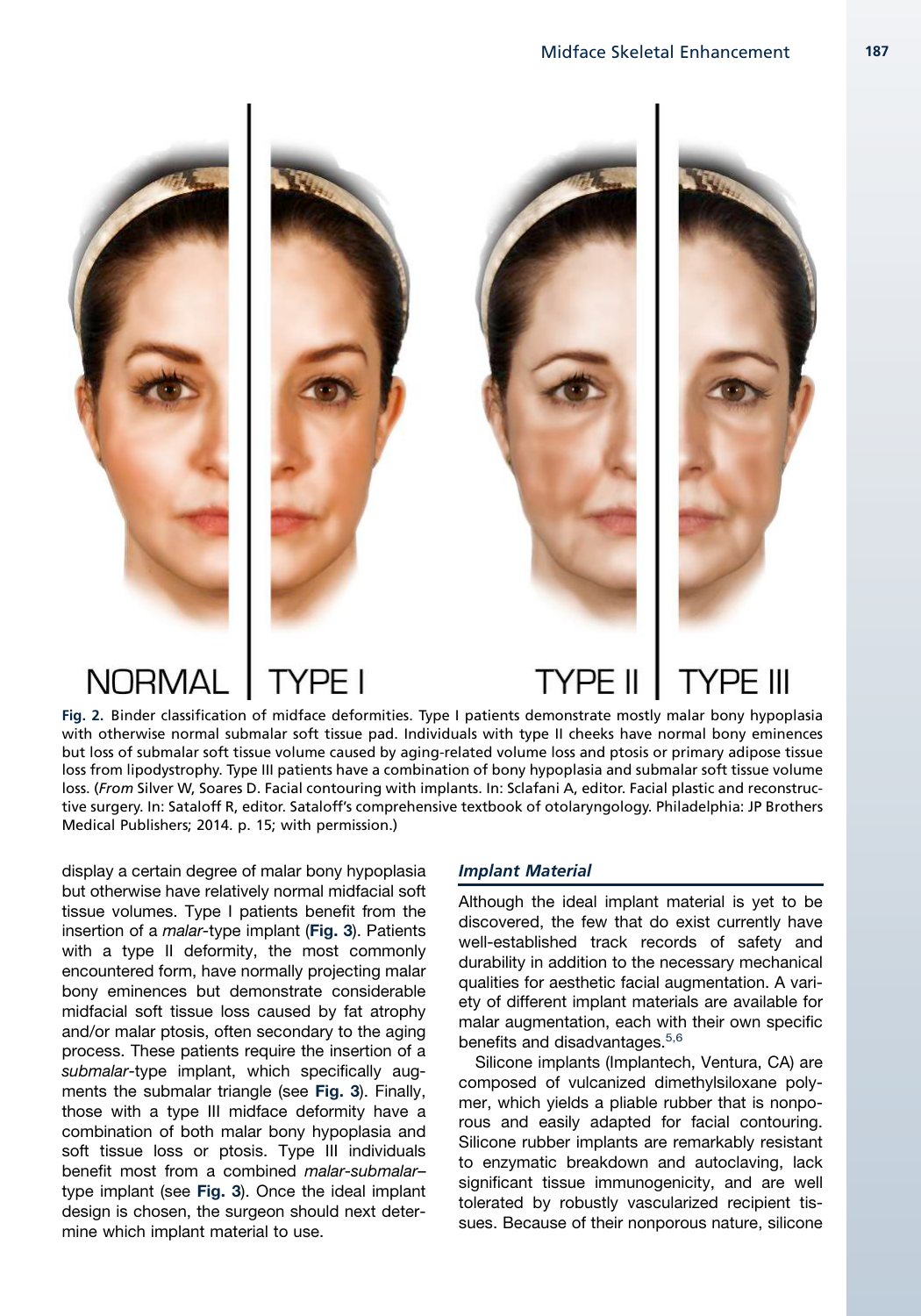<span id="page-3-0"></span>

Fig. 3. Types of preformed malar implants. (A) Malar. (B) Submalar. (C) Combined malar-submalar. (From Silver W, Soares D. Facial contouring with implants. In: Sclafani A, editor. Facial plastic and reconstructive surgery. In: Sataloff R, editor. Sataloff's comprehensive textbook of otolaryngology. Philadelphia: JP Brothers Medical Publishers; 2014. p. 15; with permission.)

rubber implants do not allow for tissue ingrowth and, thus, incite a significant degree of capsular formation that actually aids in implant stabilization. However, the lack of any tissue ingrowth can mean that the implant may be easily displaced in the immediate postoperative period, if it is not sufficiently stabilized, before capsule formation has occurred, and may also be prone to deformation over time due to tissue contraction. Fortunately, when applied against the firm midfacial bony structure of the maxillary and zygomatic bones, it provides a relatively stable augmentation without significant implant deformation or displacement after healing has occurred.

The microporous expanded polytetrafluoroethylene implant material (ePTFE; *Gore-tex*, W.L. Gore and Associates, Flagstaff, AZ) is a versatile option available for malar augmentation. With pore sizes in the range of 10 to 30  $µm$ , ePTFE implants allow for a small amount of tissue ingrowth that helps to stabilize the implant without creating the often difficult task of implant removal, should the need arise, that is often seen with macroporous implant materials. ePTFE is also easily accepted by well-vascularized facial tissues and also does not display any degree of tissue toxicity or immunogenicity.

Macroporous alloplastic implants, such as highdensity polyethylene (Medpor, Porex Surgical Inc, College Park, GA), are characterized by pore sizes of 125 to 250  $\mu$ m and, thus, allow for a large degree of tissue ingrowth. This feature results in rapid implant stabilization and may even reduce the incidence of implant infection secondary to improved vascularization of the implant–soft tissue interface. However, once tissue ingrowth has occurred, implant removal may be laborious and could require the excision of a cuff of normal recipient tissue along with the implant.

# Preoperative Patient Preparation

Patients wishing to undergo alloplastic malar augmentation should be well informed of the intrinsic risks and benefits of the procedure, including the risk of complications relating to implant insertion, such as infection, extrusion, displacement, deformation, and motor and sensory nerve injury, as well as the risks of the desired level of anesthesia. In addition, patients should be screened for any active or prior history of immunosuppression, connective tissue disorders, coagulopathy, facial trauma, and implanted facial hardware, among others, before being deemed fit for the procedure. In addition, patients should also be inquired regarding any recent injections of permanent or temporary fillers (especially high volume), as these may interfere with the ability to proceed with surgery or achieve an ideal result. Standard preoperative photography should be obtained as with any other facial cosmetic procedure. Finally, preexisting facial asymmetries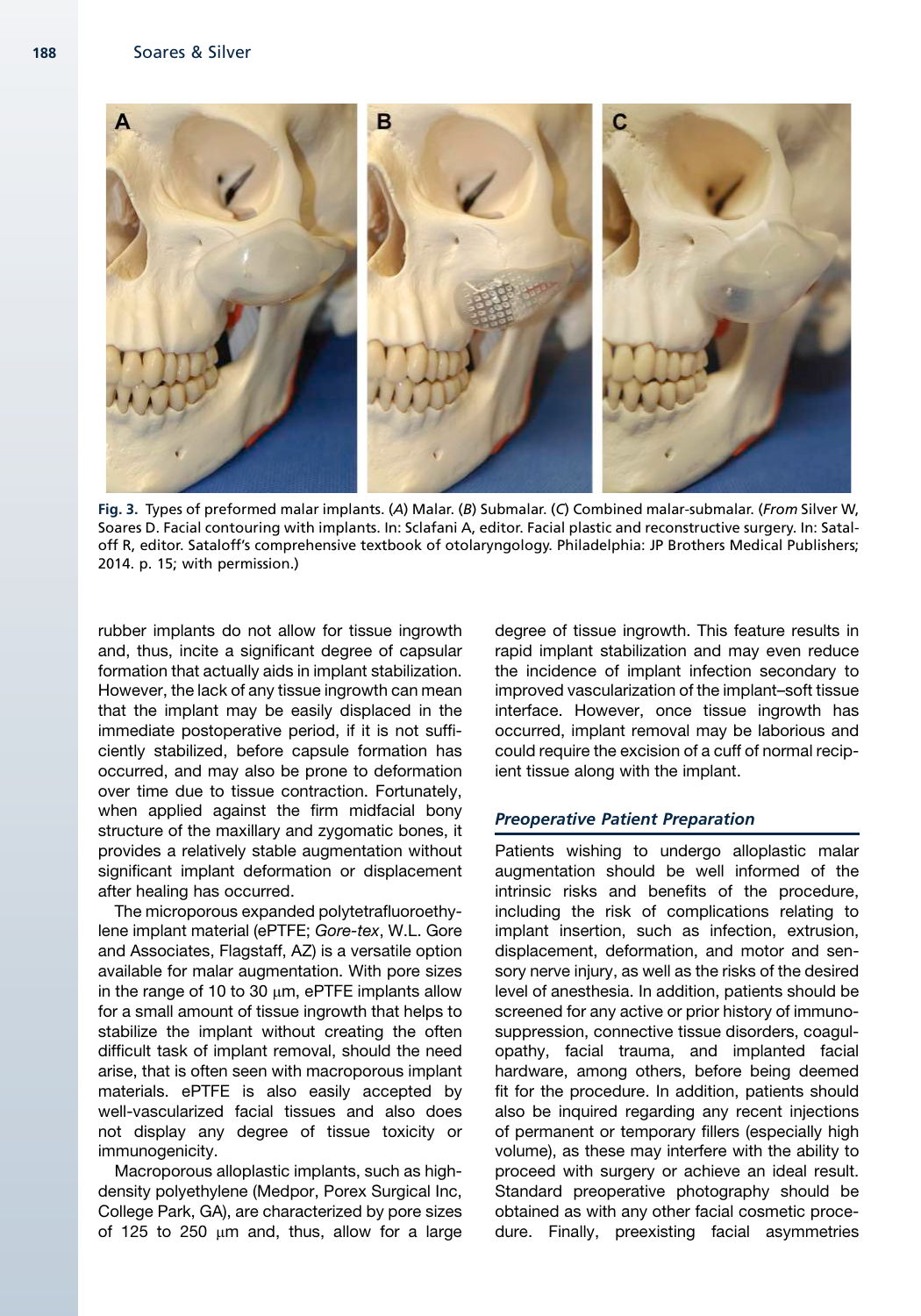should be noted before surgery and discussed thoroughly with patients. Often, preexisting facial asymmetries will be augmented if the surgeon does not recognize and address this problem intraoperatively. Placing implants of different sizes, or performing custom implant carving, will help correct any significant malar imbalance.

# PATIENT POSITIONING

Patients are placed in a sitting position for the preoperative marking to ensure that an unnatural gravity vector does not distort all landmarks and delineated areas to be augmented. Patients are placed in a supine position for the actual surgical procedure.

# PROCEDURAL APPROACH Preoperative Marking

Before surgical malar augmentation, the malar region should be outlined with patients in a sitting position to facilitate symmetric placement of the malar implants (Video 1). Tracing the location of the inferior orbital rim and the infraorbital foramina will also aid in avoiding injury to nearby structures. Constructing Silver's malar prominence triangle (Fig. 4) will assist with all of those tasks. The size and shape of the implant should also be delineated on the skin to help prevent the creation of an excessively large pocket, which can predispose to implant displacement postoperatively. The infraorbital neurovascular bundle and foramina should be located and marked, serving as the medial-most extent of the dissection. Superiorly, tissue dissection should not proceed beyond the inferior orbital rim, as this could lead to a lowerlid contour deformity secondary to superior displacement of the implant.

This surgical procedure can be easily performed under either local anesthetic with or without sedation or general inhaled anesthesia. Appropriate regional nerve blockade is achieved via infiltration of 1% lidocaine with 1:100,000 epinephrine targeting the infraorbital and superior alveolar nerves. Appropriate antibiotic prophylaxis is provided 30 minutes before the incision with either intravenous cefazolin or clindamycin. Patients are then draped in the usual sterile fashion, and the skin is prepped with povidone-iodine (Betadine) solution. Next, a small incision is made with a No. 15 blade adjacent to the canine fossa, leaving at least 1.5 cm of gingival mucosa for later incisional closure. The tissue dissection is carried all the way down to the maxillary bone with monopolar electrocautery; the periosteum is subsequently



Fig. 4. Constructing Silver's malar prominence triangle. A vertical line is drawn intersecting the lateral canthus (1). A line perpendicular to (1) is drawn midway between the subnasale and upper lip vermillion border. Next, a line (3) is drawn from the medial canthus to the intersection point between (1) and (2). Line (3) is then reflected over (1), creating line (4). Lastly, the Frankfort horizontal line is drawn (5). The triangle is delineated by lines (3), (4), and (5). (From Silver W, Soares D. Facial contouring with implants. In: Sclafani A, editor. Facial plastic and reconstructive surgery. In: Sataloff R, editor. Sataloff's comprehensive textbook of otolaryngology. Philadelphia: JP Brothers Medical Publishers; 2014. p. 14; with permission.)

incised; subperiosteal dissection is then carefully undertaken with an elevator. It is important to always keep the location of the infraorbital nerve and inferior orbital rim under palpation as one creates the subperiosteal pocket. The surgeon should aim to create a pocket that is only slightly larger than the implant itself but also ensure that it is in the correct configuration.

Placement of the alloplastic malar implant should be preceded by immersion of the implant within an antibiotic solution (such as 300 mg/ 15 mL clindamycin solution) in order to counteract the bacterial contamination that is inherent to the transoral route. If a porous material is to be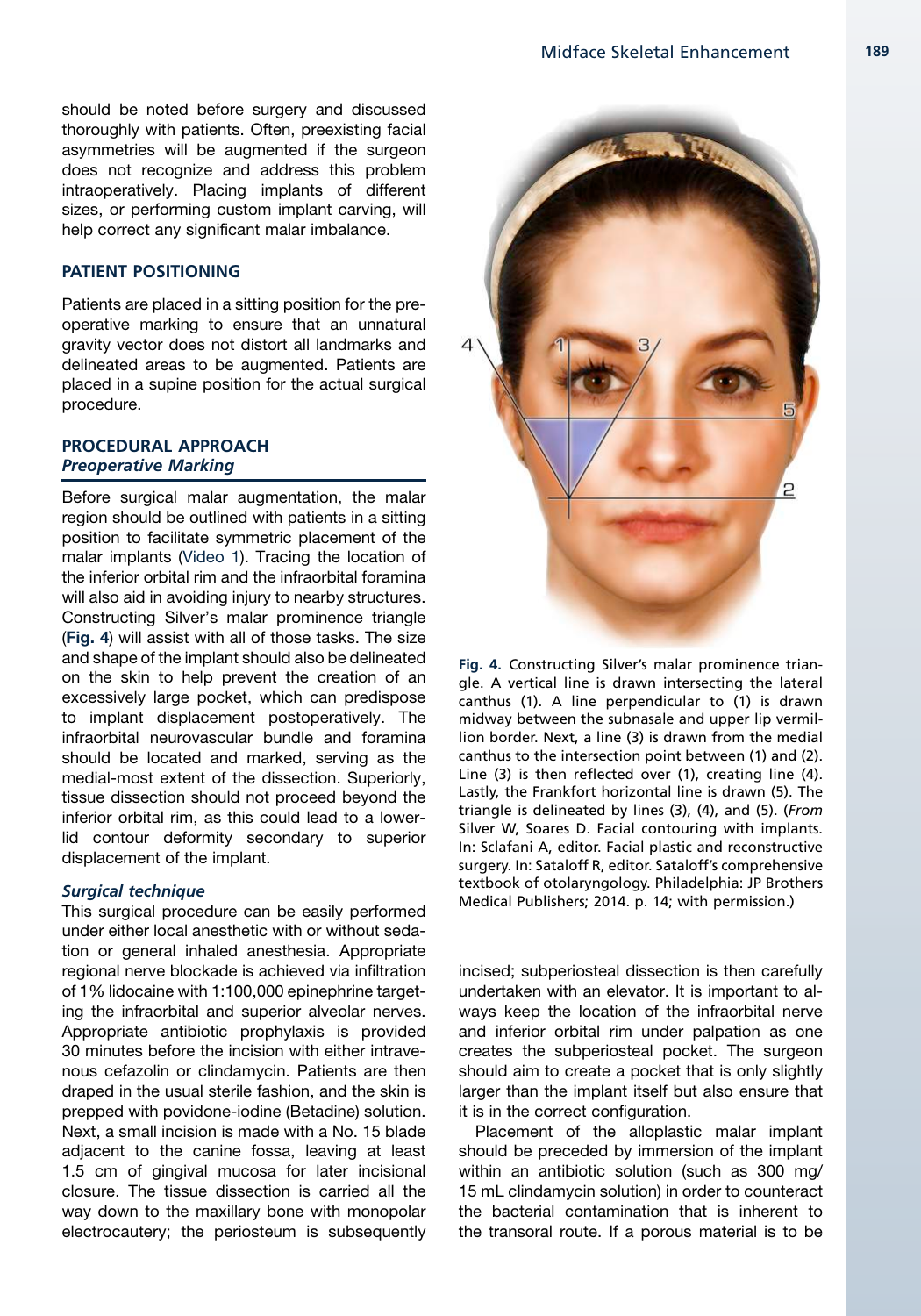## 190 Soares & Silver

inserted, it is wise to pressure load the material with the antibiotic solution before insertion. The implant is then guided into position with a silk suture, twice-puncturing the implant at its superiorlateral corner that is then fed through the transoral incision, aimed at the superior-lateral apex of the implant pocket, driven by a Stamey needle (CS Surgical INC, Slidell, LA) toward its exit in the temporal scalp. A stab incision is made in the scalp region overlying the needle tip, and the silk suture ends are retrieved and tied over an antibioticimpregnated bolster for short-term implant stabilization. The intraoral incision is then closed in a 2-layered fashion with 3–0 chromic gut sutures for the muscle and mucosal layers.

# POTENTIAL COMPLICATIONS AND MANAGEMENT OF THEM  $\frac{1}{2}$  and  $\frac{1}{2}$  and  $\frac{1}{2}$  and  $\frac{1}{2}$  and  $\frac{1}{2}$  and  $\frac{1}{2}$  and  $\frac{1}{2}$  and  $\frac{1}{2}$  and  $\frac{1}{2}$  and  $\frac{1}{2}$  and  $\frac{1}{2}$  and  $\frac{1}{2}$  and  $\frac{1}{2}$  and  $\frac{1}{2}$  and  $\frac{1}{2}$  and  $\frac{1}{2}$  a

Postoperative complications following malar augmentation are rare and tend to concern, for the most part, implant malposition or postoperative asymmetry. Malposition is easily prevented when good surgical technique is used; the surgeon should avoid creating an excessively large implant pocket and stabilize the implant in position with transcutaneous sutures or other fixation methods. Fortunately, given the thickness of the malar soft tissue envelope, minor implant displacements are inconsequential from an aesthetic point of view. The development of postoperative facial asymmetry is often caused by asymmetric edema and tends to resolve as the edematous phase clears over 3 to 4 weeks. The surgeon should always carefully evaluate the face before surgery to determine if significant malar asymmetry exists. Inserting implants of different sizes, or performing custom implant carving, can help correct preexisting facial asymmetries. Should a significant difference in malar contour persist even after resolution of the edematous phase, the surgeon should strongly consider surgical revision.

#### **Infection** <u>Infection</u>

Infection following malar augmentation is fortunately very rare because of the robust vascular supply of the region. However, the need for a transoral route of placement renders the risk of contamination ever-present. In the rare event of implant infection following silicone implant placement, cultures should be obtained and directed antibiotic therapy instituted immediately. If a porous implant has been inserted, then immediate removal should be sought, followed by irrigation and appropriate culture-directed antibiotic

therapy. At least 6 to 8 weeks should be allowed to pass before contemplating implant reinsertion.

# $\frac{1}{2}$

Motor and sensory nerve injuries are also extremely rare but possible. Awareness of the location of the infraorbital nerve and ensuring that a subperiosteal dissection is maintained will help avoid injury to the infraorbital and facial nerves, respectively. Often, even following significant neuropraxia or neurotmesis, midfacial sensory function will return. Motor nerve injury is also likely to recover because of the presence of significant redundancy of innervation in the area; the exception, of course, would be the frontal nerve, which is at risk of injury as it courses along over the zygomatic arch. Subperiosteal dissection is essential in helping to avoid injury to this very functional and aesthetic motor nerve branch.

# POSTPROCEDURAL CARE

Prophylactic antibiotic coverage is provided to patients for the subsequent 5 postoperative days. The bolster and stabilizing sutures are removed on postoperative day number 3. Because of the subperiosteal dissection, patients may expect a moderate amount of facial swelling for 2 to 3 weeks after the procedure. The addition of a short course of oral steroids is often prescribed to help reduce the severity of the postoperative edema. Standard photographs are obtained at 3, 6, and 12 months following the procedure.

# REHABILITATION AND RECOVERY

Alloplastic augmentation of the midface does not result in any degree of temporary physical disability; however, patients are advised to avoid any heavy lifting or exercise for the first 1 week following surgery. A certain degree of social downtime is expected to allow for most of the edema to resolve; but this is quite patient specific and, therefore, variable. Approximately 80% of patients will have complete resolution of facial edema within 3 to 4 weeks. $7$  Early steroid therapy postoperatively should be considered to aid in minimizing the degree of the edematous response. A soft diet is recommended for the first 5 to 7 days to avoid incisional abrasion, as well as excessive cheek motion caused by chewing, in order to limit any chances of implant displacement.

# **OUTCOMES**

[Figs. 5](#page-6-0) and [6](#page-7-0) display examples of preoperative and postoperative facial views in patients having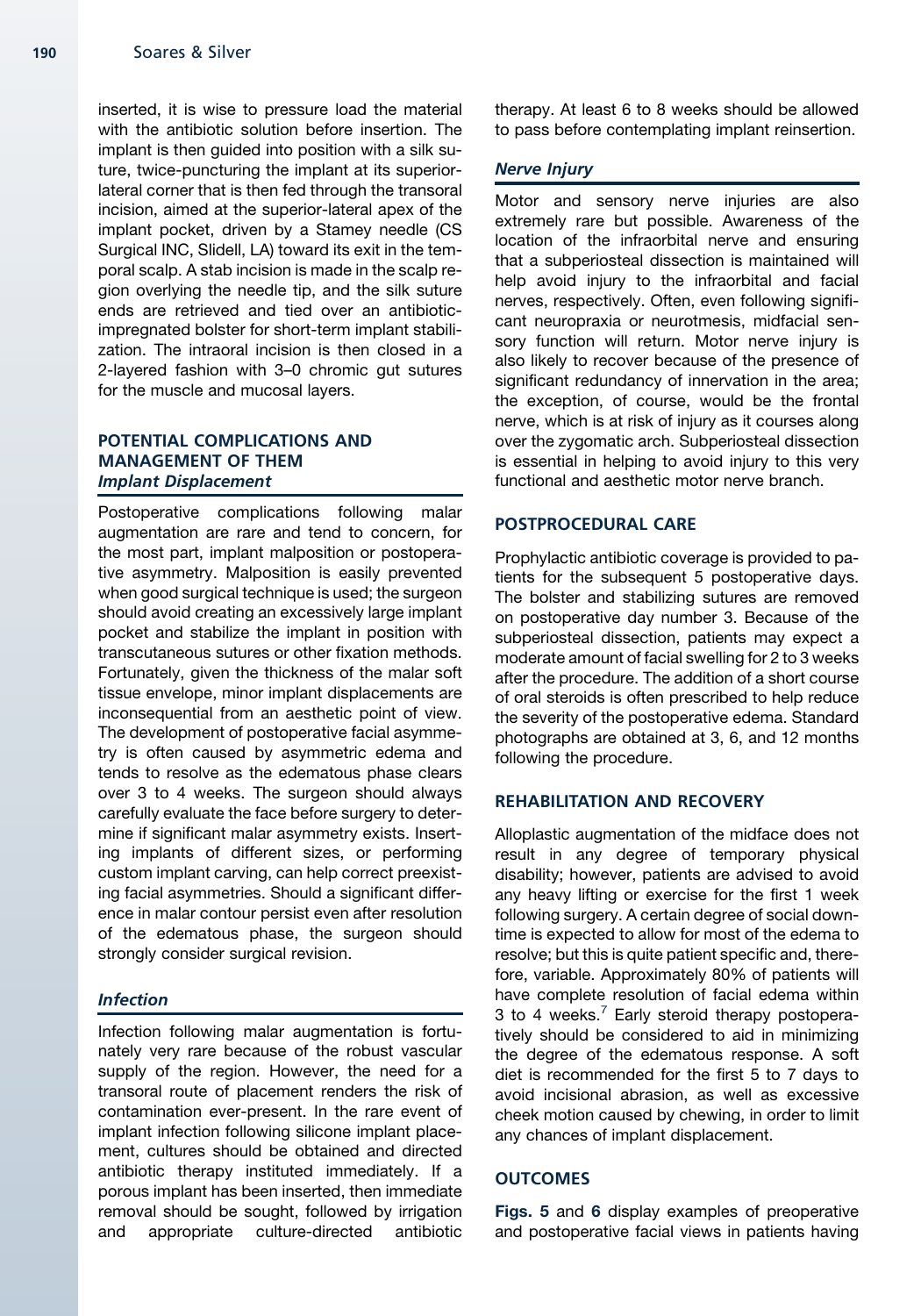# Midface Skeletal Enhancement 191

<span id="page-6-0"></span>

Fig. 5. Preoperative and postoperative photographs following malar augmentation. (A–D) Preoperative photographs displaying a patient with type I midface deformity. (E-H) Postoperative photographs 3 months following cheek augmentation with malar implants and endoscopic brow lift. (From Silver W, Soares D. Facial contouring with implants. In: Sclafani A, editor. Facial plastic and reconstructive surgery. In: Sataloff R, editor. Sataloff's comprehensive textbook of otolaryngology. Philadelphia: JP Brothers Medical Publishers; 2014. p. 17; with permission.)

undergone malar augmentation. Preoperatively, the patient shown in Fig. 5 demonstrated a type I facial deformity and, therefore, underwent augmentation with a malar-type facial implant. The patient displayed in [Fig. 6](#page-7-0) displayed a type II facial deformity preoperatively, characteristic of the aging face with loss and ptosis of submalar tissue. Malar augmentation in conjunction with rhytidectomy yielded a more youthful facial shape postoperatively.

# CLINICAL RESULTS IN THE LITERATURE AND **EVIDENCE**

The wide applicability of alloplastic implants for use within the facial regions demonstrates their suitability for correction of facial volume, contour, and symmetry losses. The gradual dissipation of midfacial volume is a well-known phenomenon resulting from facial aging and is often associated with other classic agingrelated changes, such as the development of the jowl, excess neck skin laxity and banding, and the deepening of the nasolabial and labiomental folds. Therefore, the modern aesthetic facial surgeon will often recommend the simultaneous coupling of midfacial alloplastic augmentation with cervicofacial rhytidectomy, periorbital rejuvenating surgery, and other proce-dures. Hopping and colleagues<sup>[7](#page-8-0)</sup> reviewed 100 cases of rhytidectomy with alloplastic midface augmentation and compared it with 200 isolated rhytidectomies, finding no significant increase in procedure complications or morbidity with the addition of alloplastic malar implant placement to rhytidectomy.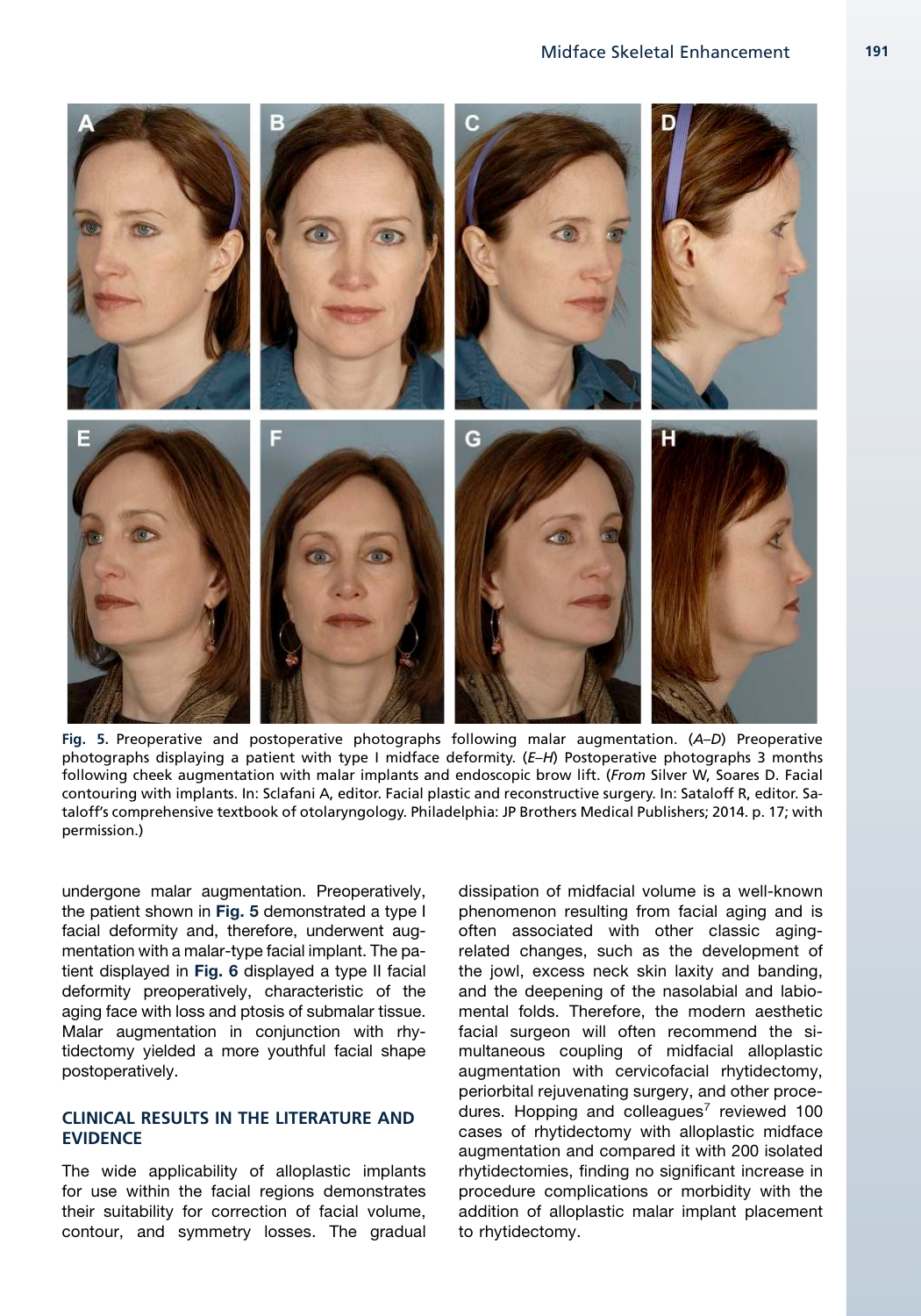<span id="page-7-0"></span>

Fig. 6. Preoperative and postoperative photographs following malar augmentation and rhytidectomy. (A–D) Preoperative photographs displaying a patient with a type II midface deformity. (E-H) Postoperative photographs 17 months following cheek augmentation with submalar implants, cervicofacial rhytidectomy, and fractional carbon dioxide laser skin resurfacing. (From Silver W, Soares D. Facial contouring with implants. In: Sclafani A, editor. Facial plastic and reconstructive surgery. In: Sataloff R, editor. Sataloff's comprehensive textbook of otolaryngology. Philadelphia: JP Brothers Medical Publishers; 2014. p. 18; with permission.)

The use of alloplastic implants within the face has seen a variety of complications occur, such as infection, extrusion, and displacement or distortion, depending on recipient site, adequacy of soft tissue coverage, and chosen implant material. Overall, the incidences of implant infection, extrusion, and displacement within the malar region have been quoted at 2.4%, less than 0.5%, and 2.3%, respectively, with a rate of implant removal of 4.2%.<sup>[6](#page-8-0)</sup> The thickness of midfacial tissue coverage for malar implants placed subperiosteally ensures that implant exposure and extrusion are extremely rare events. In addition, the placement of the implants against the maxillary bone helps to prevent the occurrence of implant distortion. The risk of implant displacement is minimized by the placement of fixation sutures, with different transcutaneous methods available.<sup>[4](#page-8-0)</sup>

# SUMMARY

Malar augmentation with alloplastic implants continues to serve as a reliable method of achieving a permanent yet reversible form of midfacial volume enhancement and rejuvenation. The procedure allows for placement of different implant shapes to correct different types of malar deformities. The insertion of malar implants provides the necessary volume to correct underlying congenital asymmetries, malar hypoplasia, or soft tissue volume loss and ptosis inherent to the aging process. In addition, the procedure is easily performed in the outpatient setting with minimal anesthesia and short downtime and can be coupled with other surgical procedures, such as rhytidectomy, without increased morbidity. Surgeons should offer this type of augmentation to patients seeking a permanent answer to midfacial